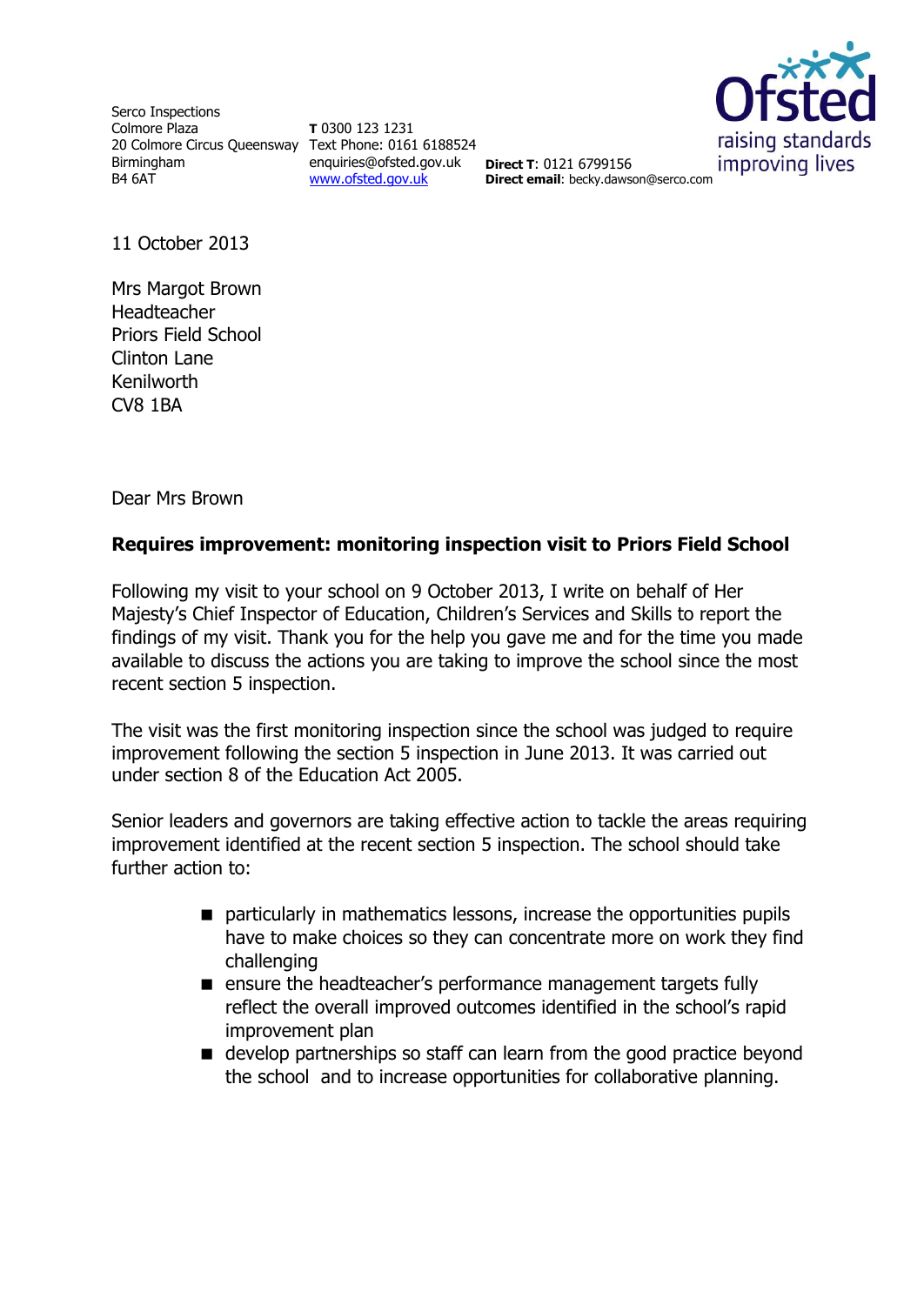

## **Evidence**

During the visit, I held meetings with you, your assistant head teachers, your mathematics leader, two members of the Governing Body, including the Chair, and a representative of the local authority. I evaluated the school improvement plan and scrutinised a range of documents, including minutes of the governing body meetings, information about the progress pupils are making, the school's evaluations of teaching. I also made short visits to 7 lessons.

# **Context**

Your Chair of Governors resigned at the end of last term and is no longer a governor. A new Chair was elected early this term. Two new teachers have joined the school following the departure of one teacher and to cover maternity leave.

## **Main findings**

The school's provisional results in the 2013 National tests and assessments point to some improvement this year but pupils are not yet making good progress. A new marking and feedback policy has been implemented. This emphasises the importance of identifying the next steps in learning and that pupils should respond to teachers' comments. The school's monitoring, undertaken since the inspection in June, correctly indicates that there is some variability in how effectively the marking and feedback policy is being implemented.

You have introduced a number of new initiatives aimed at improving teaching and enhancing the progress made by pupils. These include a greater variety of approaches to questioning and strategies aimed at reducing the amount of teacher talk in lessons so pupils can devote more time to work that is matched to their needs. The school has developed a training programme in recognition that staff need further support to implement these new ideas. Teachers are using better starter activities that engage pupils at the beginning of lessons. Learning is being more regularly reviewed so teachers can check on pupils' learning. The school has recognised that these reviews could be further enhanced if there is a stronger focus on using pupils' emerging work to highlight key learning points. Middle ability pupils are being challenged more; for instance, they can undertake the work designed for the most able, although at times they are not able to move onto this quickly enough. Pupils are not able to make sufficient choices in their learning; for instance omitting questions in mathematics that they do not find sufficiently challenging.

Your 'rapid improvement plan' covers all the issues identified and contains admirably challenging targets, including some that can be used to check progress on a termly basis. Plans have been developed that will allow staff to observe effective teachers in the school. However there is a need to further develop partnerships so teachers can learn from the good practice that exists in other schools. In addition, teachers are not benefitting from the opportunity to plan collaboratively with teachers of the